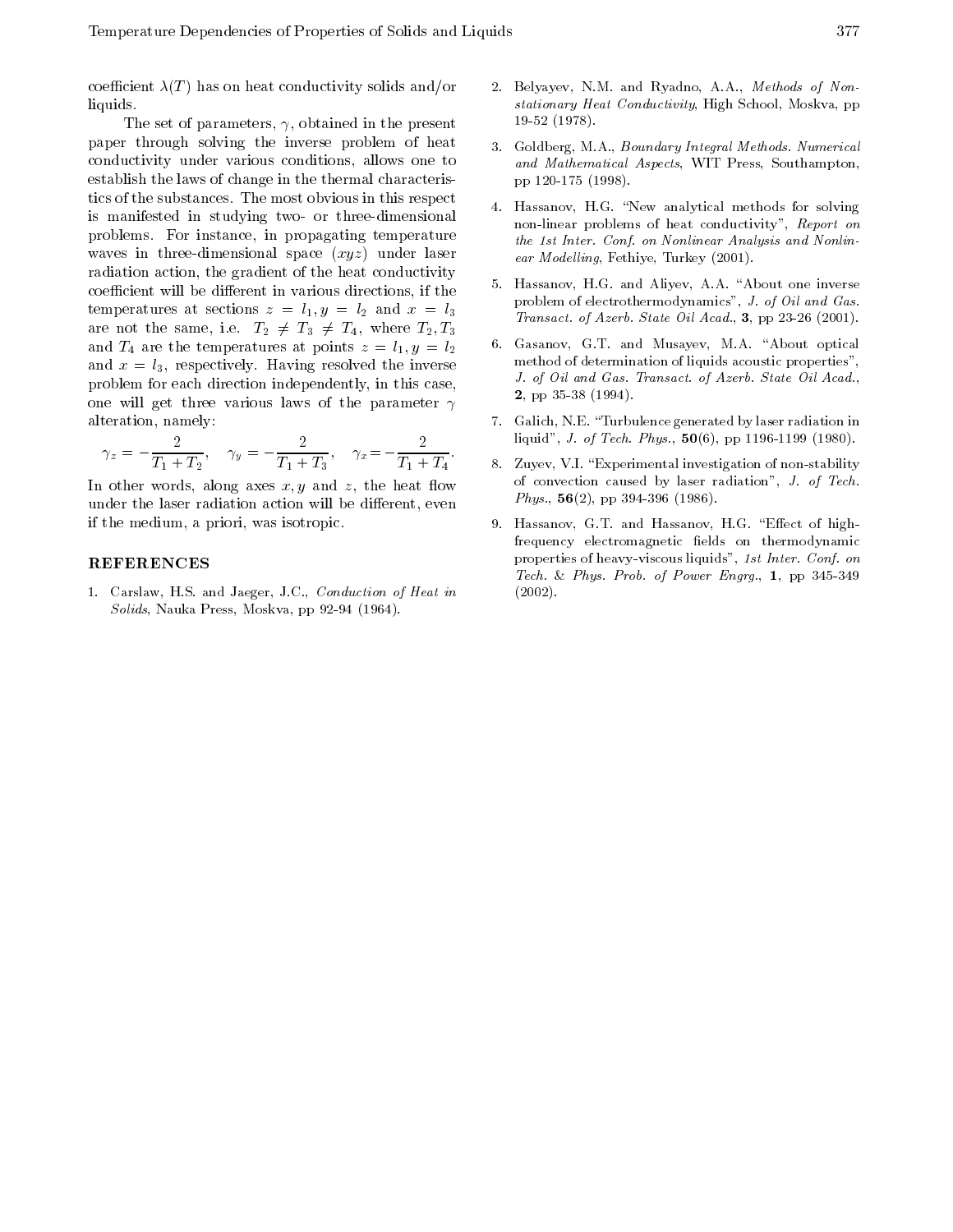Research Note

# Mixed Mode Fracture of Concrete: An Experimental Investigation

M.I. Kazemi and F. Vossoughi Shahvari<sup>-</sup>

In this paper, the mixed mode experimental results of 24 notched beams of concrete with various notch depths and locations are reported. The test results for conventional critical stress intensity factors and crack trajectories are demonstrated. It is noted that with the larger thickness, which results in conditions closer to plane strain, the crack path can be better predicted by linear elastic fracture mechanics criteria. The eects of applied load and specimen weight on the fracture are considered with the use of separate stress intensity factors. It is observed that the final failure angles, based on the crack path's intersection point with the beam's top side, are better predicted than the crack initiation angles, from the maximum principal stress criterion. Conventional mixed mode fracture toughness increases with an increase in the mode II to mode I stress intensity factors ratio.

#### INTRODUCTION

By now, fracture mechanics is universally acknowledged as <sup>a</sup> viable tool of analysis for investigation of concrete cracking and failure [1-4]. Under combined normal and shear stress states, cracks tend to fracture in both mode <sup>I</sup> (opening) and mode II (sliding) configurations, so it is important to investigate crack propagation under mixed mode loading. For mixed mode failure, the determination of the failure path and the criteria for crack instability are more complicated than in pure mode I [5].

<sup>A</sup> relatively large number of experiments concerning crack initiation and propagation in mixed mode on notched specimens have been carried out in recent years [5-12]. Swartz et al. [6] measured the average total fracture energy under mixed mode concrete fracture and concluded that mode II fracture energy is eight times larger than that of mode I.

Jenq and Shah [5] compared the theoretically predicted crack initiation angles, which are based on Linear Elastic Fracture Mechanics (LEFM), with the scatter of those measured experimentally. They concluded that all the crack initiation theories give similar results.

Guo et al. [10] have concluded from their experiments, using moire interferometry that aggregate interlocking increased the crack closing stress under mixed mode loading and, hence, the load carrying capacity of concrete specimens. They have proposed that there is an additional friction generated by the interlocking force, which affected the crack closing stress versus crack opening displacement relation through an increased crack closing stress.

Recent studies by Galvez et al. [11] have also shown that in concrete specimens under mixed mode loading, the crack path can be approximated by LEFM theories. In all of the foregoing studies, the starter crack was <sup>a</sup> machined notch, which was sub jected to combined loading.

The purpose of this research was to further study, experimentally, the mixed mode fracture of concrete and investigate the applicability of LEFM theories for crack propagation prediction in plain concrete.

## **THEORY**

While under pure mode I, in homogeneous isotropic materials, crack propagation is colinear, in all other cases the propagation will be curvilinear. Thus, for general mixed mode cases, one needs <sup>a</sup> criterion that will determine both the condition for fracture initiation and the angle of incipient propagation.

If a crack is loaded in combined modes I and II, the stress components,  $\sigma_{\theta}$  and  $\tau_{r\theta}$  (Figure 1), near the

<sup>\*.</sup> Corresponding Author, Department of Civil Engineering, Sharif University of Technology, Tehran, I.R. Iran.

<sup>1.</sup> Department of Civil Engineering, Sharif University of Technology, Tehran, I.R. Iran.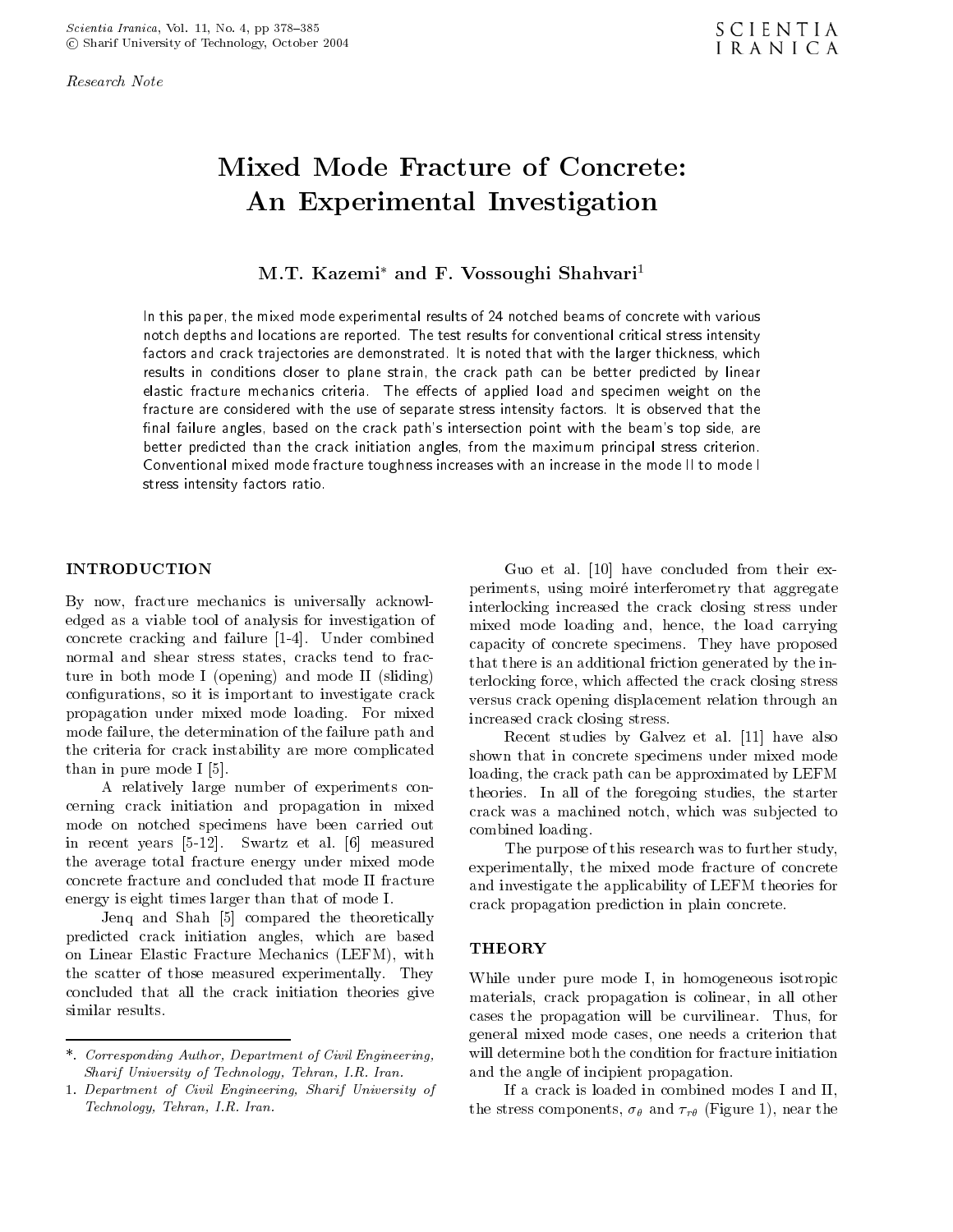

Figure 1. Axes for near crack tip eld description.

tip of the crack can be obtained by adding the stresses due to mode I and mode II [2,3,13]:

$$
\sigma_{\theta} = \frac{1}{\sqrt{2\pi r}} \cos \frac{\theta}{2} [K_I \cos^2 \frac{\theta}{2} - \frac{3}{2} K_{II} \sin \theta],
$$
 (1)

$$
\tau_{r\theta} = \frac{1}{2\sqrt{2\pi r}} \cos\frac{\theta}{2} [K_I \sin\theta + K_{II}(3\cos\theta - 1)], \quad (2) \quad \frac{\pi}{n}
$$

where  $K_I$  and  $K_{II}$  are stress intensity factors for mode <sup>I</sup> and mode II, respectively. As in mode <sup>I</sup> fracture, where quasi-static crack growth requires that  $K_I = K_{IC}$ , for the in-plane mixed mode problems, the straight phenomenological approach consists in postulating that fracture may initiate when the values of  $K_I$  and  $K_{II}$  verify a critical condition [2,3,5,13]:

$$
F(K_I, K_{II}) = 0. \tag{3}
$$

To describe the kinking behavior of fracture, three most commonly used LEFM based approaches have been used. The first is a direct extension of the energetic balance condition (maximum energy release rate); the second is based on the near-tip stress distribution (maximum principal stress) and the third is the minimum strain energy density criterion. The initiation angle predicted, using any of these three models, are almost the same.

Due to simplicity, the maximum principal stress criterion is used in this paper. This criterion states that for an in-plane mixed mode, crack growth will occur perpendicular to the direction of maximum principal stress. The maximum of  $\sigma_{\theta}$  (shown in Figure 1) occurs when  $\tau_{r\theta}$  is zero and consequently from Equation 2, the initiation angle,  $\theta_m$ , is given by:

$$
tg\frac{\theta_m}{2} = \frac{K_I}{4K_{II}} \left( 1 \pm \sqrt{1 + \frac{8K_{II}^2}{K_I^2}} \right).
$$
 (4)  $\mathbf{F}_{\text{SI}}$ 

Jenq and Shah [2,5] extended their mode I equivalent LEFM model to describe mixed mode fracture behavior. The mixed mode cohesive fracture mechanics or crack band models are required to calculate the crack propagation more accurately.

#### EXPERIMENTAL PROGRAM

Three point bend notched beam tests with notches at different off-set ratios,  $\gamma = 2x/S$ , were performed (Figure 2). The length, depth and thickness of the specimens were  $L = 700$  mm,  $b = 150$  mm and  $t = 150$ mm, respectively. In addition, the nominal span of all the beams was  $S = 600$  mm. In each position of the crack, three different notch depths were tested. Thus, the variables for all the tests were the distance between the centerline of the beam and the place of notch  $x$  and notch depth  $a_0$ .

Four different off-set ratios, ranging from  $0$  to  $0.6$ by an increment of 0.2 and each with various notch to depth ratios of 0.2 to 0.6 with 0.2 steps, were used in this study. In each crack conguration, two specimens were cast, so a total of 24 beam specimens were cast to account for different off-set ratios and notch depths. Two extra beams were cast without any notch. All of the beams were tested under <sup>a</sup> load control condition with the same loading rate. In addition, control cylinders of 152.4 mm - 204.8 mm - 204.8 mm - 204. were cast to measure the compressive strength.

#### MATERIALS AND SPECIMENS

Six batches of <sup>a</sup> single microconcrete mixture were used to cast the specimens. <sup>A</sup> mould with four compartments was used for the casting. The notches for specimens were produced by placing paper plates with 1.5 mm thickness and different depths in the mould before casting. The basic mix ingredients were type II Portland cement, crushed coarse aggregate, sand, water and superplasticizer. The maximum size of coarse aggregate was 12.5 mm and both coarse aggregate and sand were utilized in <sup>a</sup> Saturated Surface Dry (SSD) condition. Due to the absence of larger coarse



Figure 2. Schematic view of mixed mode beam specimens.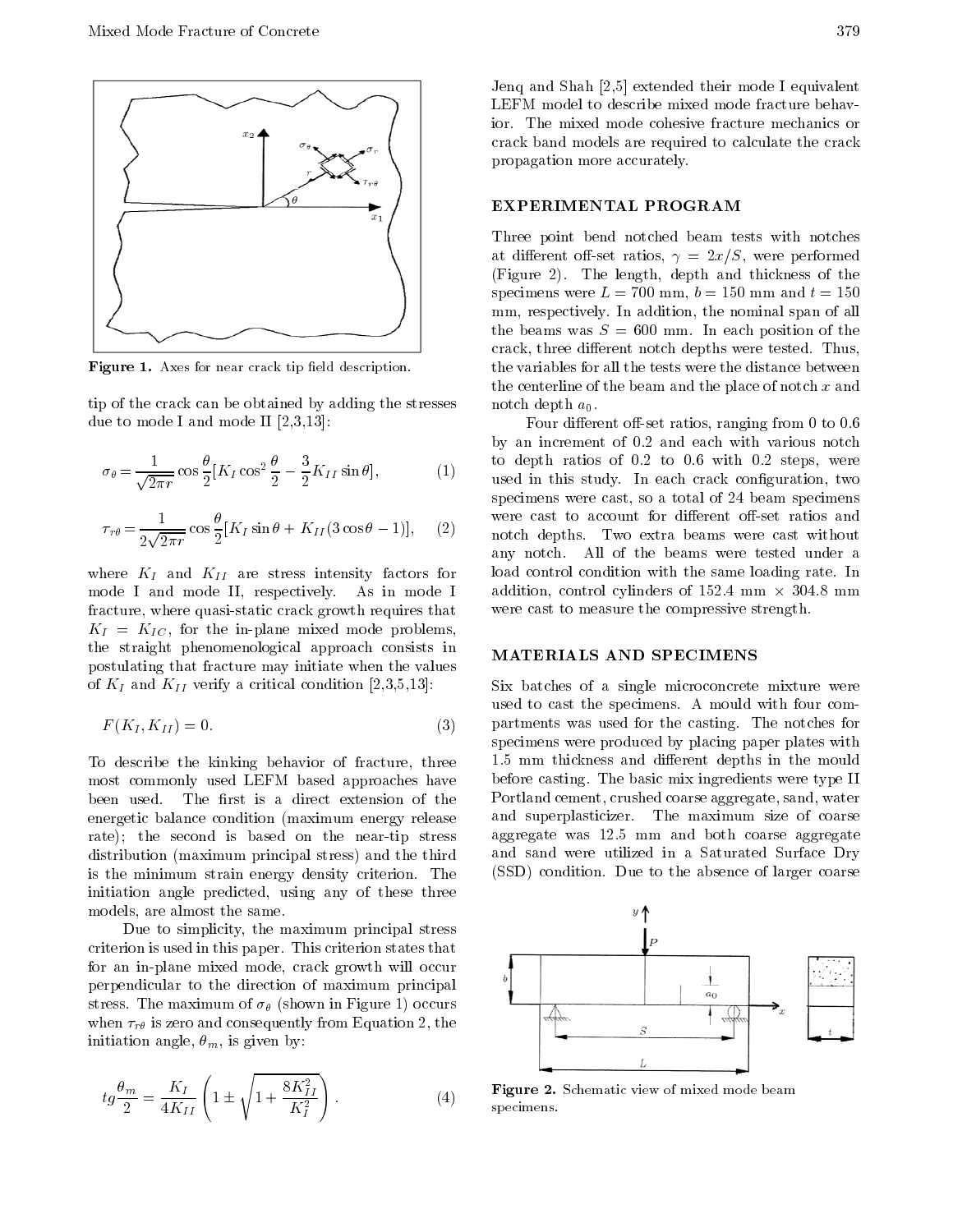aggregate content, a superplasticizer was used and the mixing time was increased to produce uniform concrete without segregation. The weight ratios of water, coarse aggregate, sand and superplasticizer to cement were 0.45, 2, 2.5 and 0.005, respectively. Immediately after casting, wet burlaps were wrapped around the mould to avoid shrinkage cracks. After 40 hrs, all the specimens were demoulded and stored in a curing room under appropriate conditions until one day before the test. The testing age was almost <sup>90</sup> days for all the specimens.

# CALCULATION OF STRESS INTENSITY FACTORS

Analytical solutions of the stress intensity factors are not available for the present testing configuration for off-set ratios other than zero. A finite element code was used to calculate the stress intensity factors for different configurations. Barsoum [14] demonstrated that the inverse square root singularity characteristic of LEFM could be obtained in the two-dimensional 8 nodded isoparametric element when the mid-side nodes near the crack tip are placed at the quarter point. By using this recommendation, singular elements were placed in a rosette around the crack tip. The finite element mesh pattern, given in Figure 3, was used in the numerical calculation.

The values of  $K_I$  and  $K_{II}$  were calculated from the nodal displacements near the crack tip. Usually, the stress intensity factor is expressed as  $K =$  $\sigma \sqrt{\pi a_0} f(\alpha, \gamma)$ , where  $\alpha = a_0/b$  and  $a_0 =$  notch depth. For the current study, since there were two stress intensity factors for mode I and mode II, i.e.,  $K_I$  and  $K_{II}$ , functions  $f_I$  and  $f_{II}$ , which are dependent on  $\alpha$ and  $\gamma$ , were evaluated for each crack configuration.

The stress intensity factors may be sought as:

$$
K_{I} = \sigma_{N} \sqrt{b} \sqrt{\pi \alpha} f_{I} \left( \alpha, \gamma \right), \tag{5}
$$

$$
K_{II} = \tau_N \sqrt{b} \sqrt{\pi \alpha} f_{II}(\alpha, \gamma), \qquad (6)
$$

where:

$$
\sigma_N = \frac{6M}{b^2t\left(1-\alpha\right)^2},\tag{7}
$$



Figure 3. Finite element mesh for stress intensity factor calculation.

$$
\tau_N = \frac{V}{bt(1-\alpha)},\tag{8}
$$

 $f_I(\alpha, \gamma)$  and  $f_{II}(\alpha, \gamma)$  are dimensionless functions, M is bending moment at distance  $x = \gamma S/2$  from the centerline and  $V$  is shear force at distance  $x$ . The factor  $(1 - \alpha)$  was also entered to account for the net area of the beam section. By analyzing a notched beam with different crack configurations under assumed point load P and using Equations 5 to 8, dimensionless functions,  $f_{IP}$  and  $f_{IIP}$ , were calculated for required values of  $\alpha$ and  $\gamma$ . The same procedure was repeated for weight load W, which resulted in values for  $f_{IW}$  and  $f_{IIW}$ . The results for  $f_{IP}$ ,  $f_{IIP}$ ,  $f_{IW}$  and  $f_{IIW}$  are presented in Table 1.

To have <sup>a</sup> more precise calculation of the stress intensity factors, both the effect of point load and the specimen weight should be considered. To this end, two methods may be adopted. In the first method, the combined effect of load and weight can be introduced in  $M$  and  $V$  by:

$$
M = M_P + M_W, \t\t(9)
$$

$$
V = V_P + V_W, \t\t(10)
$$

in which (Figure 2):

$$
M_P = \frac{P}{4}(S - 2x),\tag{11}
$$

$$
V_P = \frac{P}{2},\tag{12}
$$

$$
M_W = \frac{wL}{4}(S - 2x) - \frac{w}{8}(L - 2x)^2,
$$
\n(13)

$$
V_W = wx,\tag{14}
$$

Table 1. Dimensionless functions for stress intensity factors.

| $\gamma = 2x/S\, \,\alpha = a_0/b$ |     | $f_{IP}$ | $f_{IW}$ | $f_{IIP}$ | $f_{IIW}$ |
|------------------------------------|-----|----------|----------|-----------|-----------|
|                                    | 0.2 | 0.626    | 0.677    | 0.000     | 0.000     |
| 0.0                                | 0.4 | 0.422    | 0.453    | 0.000     | 0.000     |
|                                    | 0.6 | 0.292    | 0.306    | 0.000     | 0.000     |
|                                    | 0.2 | 0.689    | 0.677    | 0.530     | 0.548     |
| 0.2                                | 0.4 | 0.459    | 0.453    | 0.671     | 0.699     |
|                                    | 0.6 | 0.308    | 0.306    | 0.615     | 0.618     |
|                                    | 0.2 | 0.686    | 0.679    | 0.583     | 0.535     |
| 0.4                                | 0.4 | 0.457    | 0.453    | 0.729     | 0.689     |
|                                    | 0.6 | 0.307    | 0.306    | 0.631     | 0.615     |
|                                    | 0.2 | 0.686    | 0.689    | 0.536     | 0.503     |
| 0.6                                | 0.4 | 0.457    | 0.455    | 0.693     | 0.669     |
|                                    | 0.6 | 0.307    | 0.306    | 0.616     | 0.608     |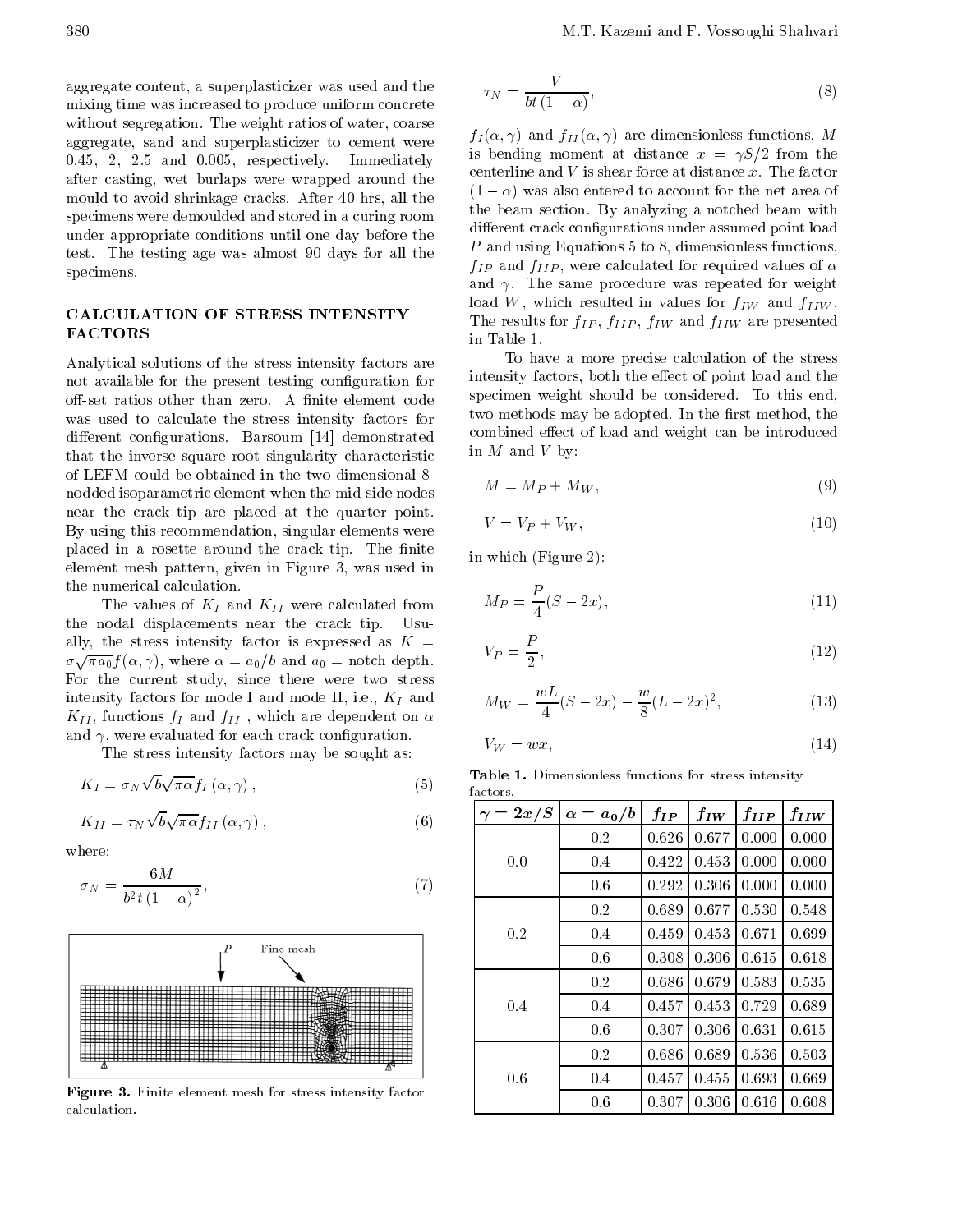with  $0\langle x|S/2, w =$  weight per unit length of the beam and subscripts  $P$  and  $W$  refer to point load and weight load, respectively. Equations 5 to 8, with<br>the appropriate values of  $f_{IP}$  and  $f_{IIP}$ , which were<br>calculated based on the point load P, could be used to<br>calculate  $K_I$  and  $K_{II}$ .<br>A better method, which was c the appropriate values of  $f_{IP}$  and  $f_{IIP}$ , which were calculated based on the point load  $P$ , could be used to calculate  $K_I$  and  $K_{II}$ .

<sup>A</sup> better method, which was chosen in this study, is to use the superposition of stress intensity factors:

$$
K_I = K_{IP} + K_{IW},\tag{15}
$$

$$
K_{II} = K_{IIP} + K_{IIW},\tag{16}
$$

where  $K_{IP}, K_{IW}, K_{IIIP}$  and  $K_{IIW}$  are obtained separately, based on the measured failure load and weight of the beam and have their own dimensionless functions.

#### RESULTS AND DISCUSSION

#### Critical Fracture Parameters

**Critical Fracture Farameters**<br>For the sake of brevity, to each specimen a unit code<br>was designated. The code is a four-digit number, which<br>follows the *C* (concrete) letter. The first two digits<br>show the distance (cm) be was designated. The code is a four-digit number, which follows the  $C$  (concrete) letter. The first two digits show the distance (cm) between the loading point and  $\frac{3}{5}$  0.04 the initial notch, the third digit indicates the notch depth (cm) and, since for each crack configuration two specimens were cast, the last digit is added to  $_{0.00}$ differentiate these two, which takes the value of 1 or 2.

For the test reported here, the average compressive strength  $(f'_c)$  was 41 MPa, which is considered as normal strength concrete. Furthermore, the average  $\rm s\,p\,e\,cm\,c$  weight for all the batches was 2500 kg/m3. The results for measured peak loads and conventional critical stress intensity factors, which were calculated from the maximum load and the beam weight by using the initial notch depths, are listed in Table 2.It can be seen that as the distance between the center line of the specimen and the location of notch  $x$  increases, the maximum load increases too. For the present testing configuration, location of the notch (section at which the strength was reduced) and the mid-span (which is sub jected to the maximum bending moment) are the two possible places that offer the least resistance to external load. To analyze the effect of weight, two parameters,  $r_1$  and  $r_2$ , were considered;  $r_1$  =  $K_{IIP}/K_{IP}$  solely depends on the geometry and could be calculated in advance, but  $r_2 = K_{IICM}/K_{ICM}$ needs both the weight and failure load and requires the test result. By comparing their values, it is concluded that the difference between  $r_1$  and  $r_2$  is negligible for our test results.

Figures 4 and 5 depict the variations of  $K_{ICM}$ and  $K_{IICM}$ , which are conventional critical stress intensity factors or apparent fracture toughness values in the mixed mode condition for mode <sup>I</sup> and mode II, respectively, for different notch-depth ratios,  $\alpha$ ,



Figure 4. Conventional mode I fracture toughness for different notch configurations.



Figure 5. Conventional mode II fracture toughness for different notch configurations.

and offset ratios,  $\gamma$ . It can be observed that for each particular notch-depth ratio, as the offset ratio increases, the value of  $K_{IICM}$  increases too. This may be due to the effect of aggregate interlock in the case of a mixed mode fracture; this interlock has little effect on  $K_{ICM}$ .

In LEFM condition, a simple interaction relation for the failure locus, based on values of  $K_I$  and  $K_{II}$ , is proposed [2,13]:

$$
\left(\frac{K_{ICM}}{K_{IC}}\right)^2 + \left(\frac{K_{IICM}}{K_{IIC}}\right)^2 = 1,\tag{17}
$$

where  $K_{IC}$  and  $K_{IIC}$  are fracture toughness values for pure mode <sup>I</sup> and mode II, respectively. However, in concrete, due to the presence of <sup>a</sup> large Fracture Process Zone (FPZ), LEFM criteria are not suitable. In this study, by using a larger thickness  $(t = 150 \text{ mm})$ , which results in smaller FPZ in comparison to other investigations, the plane strain condition was approximated. To have <sup>a</sup> better observation, <sup>a</sup> conventional mixed mode critical stress intensity factor is also calculated:

$$
K_C = \sqrt{(K_{ICM})^2 + (K_{IICM})^2}.
$$
\n(18)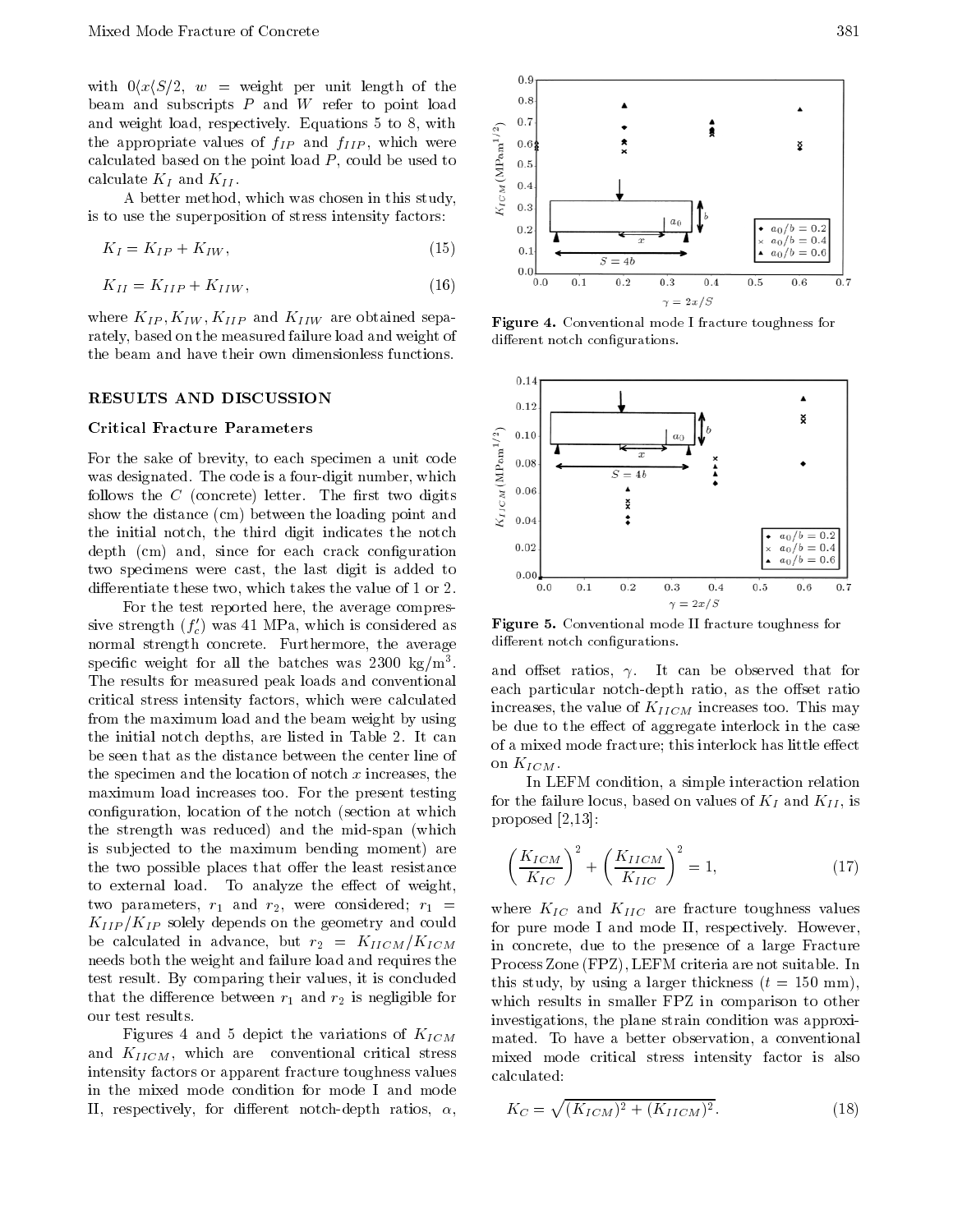| Specimen | $\boldsymbol{x}$<br>(mm) | $a_0$<br>$(\text{mm})$ | $\boldsymbol{P_{\max}}$<br>(kN) | $K_{ICM}$<br>$(MPam^{1/2})$ | $K_{IICM}$<br>$(MPam^{1/2})$ |          | $r_1 = K_{IIP}/K_{IP} r_2 = K_{IICM}/K_{ICM}$ |
|----------|--------------------------|------------------------|---------------------------------|-----------------------------|------------------------------|----------|-----------------------------------------------|
| C0001    |                          | 0.0                    | 16.832                          |                             |                              |          |                                               |
| C0002    | $\omega$                 | 0.0                    | 15.179                          | $\omega$                    | $\mathbf{r}$                 |          |                                               |
| C0031    | 0                        | 30.0                   | 7.191                           | 0.588                       | 0.000                        | 0.0000   | 0.0000                                        |
| C0032    | $\overline{0}$           | 30.0                   | 7.191                           | 0.588                       | 0.000                        | 0.0000   | 0.0000                                        |
| C0061    | $\overline{0}$           | 61.2                   | 4.114                           | 0.596                       | 0.000                        | 0.0000   | 0.0000                                        |
| C0062    | $\boldsymbol{0}$         | 61.2                   | 4.114                           | 0.596                       | 0.000                        | 0.0000   | 0.0000                                        |
| C0091    | $\Omega$                 | 90.0                   | 2.098                           | 0.581                       | 0.000                        | 0.0000   | 0.0000                                        |
| C0092    | $\overline{0}$           | 90.0                   | 2.217                           | 0.612                       | 0.000                        | 0.0000   | 0.0000                                        |
| C0631    | 60                       | 30.0                   | 8.571                           | 0.616                       | 0.039                        | 0.0641   | 0.0633                                        |
| C0632    | 60                       | 30.0                   | 9.463                           | 0.679                       | 0.043                        | 0.0641   | 0.0634                                        |
| C0661    | 60                       | 61.3                   | 4.828                           | 0.607                       | 0.054                        | 0.0914   | 0.0894                                        |
| CO662    | 60                       | 61.6                   | 4.471                           | 0.567                       | 0.051                        | 0.0914   | 0.0892                                        |
| C0691    | 60                       | 90.0                   | 3.401                           | 0.781                       | 0.063                        | 0.0831   | 0.0805                                        |
| C0692    | 60                       | 90.0                   | Failed                          | $\omega^{\pm}$              | $\sim$                       | $\omega$ | $\omega$                                      |
| C1231    | 120                      | 33.0                   | 11.705                          | 0.665                       | 0.067                        | 0.1012   | 0.1004                                        |
| C1232    | 120                      | 33.0                   | 11.795                          | 0.670                       | 0.067                        | 0.1012   | 0.1004                                        |
| C1261    | 120                      | 61.2                   | 6.926                           | 0.646                       | 0.084                        | 0.1325   | 0.1308                                        |
| C1262    | 120                      | 61.2                   | 6.926                           | 0.646                       | 0.084                        | 0.1325   | 0.1308                                        |
| C1291    | 120                      | 90.0                   | 3.847                           | 0.661                       | 0.074                        | 0.1142   | 0.1118                                        |
| C1292    | 120                      | 90.0                   | 4.114                           | 0.705                       | 0.079                        | 0.1142   | 0.1119                                        |
| C1831    | 180                      | 33.0                   |                                 | $14.333$ Failed at center   |                              | $\omega$ |                                               |
| C1832    | 180                      | 33.0                   | 15.360                          | 0.580                       | 0.081                        | 0.1402   | 0.1396                                        |
| C1861    | 180                      | 60.0                   | 9.765                           | 0.587                       | 0.111                        | 0.1897   | 0.1886                                        |
| C1862    | 180                      | 60.0                   | 10.066                          | 0.605                       | 0.114                        | 0.1897   | 0.1887                                        |
| C1891    | 180                      | 90.0                   | 6.790                           | 0.764                       | 0.127                        | 0.1673   | 0.1661                                        |
| C1892    | 180                      | 90.0                   | 6.790                           | 0.764                       | 0.127                        | 0.1673   | 0.1661                                        |

Table 2. Experimental results of peak load and conventional critical mode I, II stress intensity factors.

Figure 6 shows the values of  $K_C$  for different notch configurations. It does imply that  $K_C$  can be assumed almost a constant. It is worth noting that in the case of  $a_0/b = 0.6$ , the FPZ is larger with respect to ligament size; therefore, the higher values of  $K_C$  seem logical and LEFM is less accurate.

It should be mentioned that the calculated values of conventional mixed mode critical stress intensity factors are lower than those of some other experimental results [5], which is due to the thickness effect. Wollrab et al. [15] have investigated the effect of thickness on the fracture behavior of concrete and have concluded that fracture toughness decreases with increasing specimen thickness, somehow similar to metals [13].

Figure 7 presents the variations of  $K_{ICM}$  with  $K_{IICM}$ . It can be seen that when  $K_{IICM}$  increases, a slight increase is produced in  $K_{ICM}$ . Two reasons can be pointed out here:

- 1. By increasing  $K_{IICM}$  values, the aggregate interlock stress will increase, resulting in higher values for  $K_{ICM}$ ;
- 2. For larger  $\gamma$ , therefore at larger  $K_{IICM}$ , due to the presence of some horizontal friction force at the sliding support, the effective bending stress decreases.

#### Crack Angle

For each specimen, two angles were determined, the first being the initiation angle and the other being the final failure angle, which were calculated based on the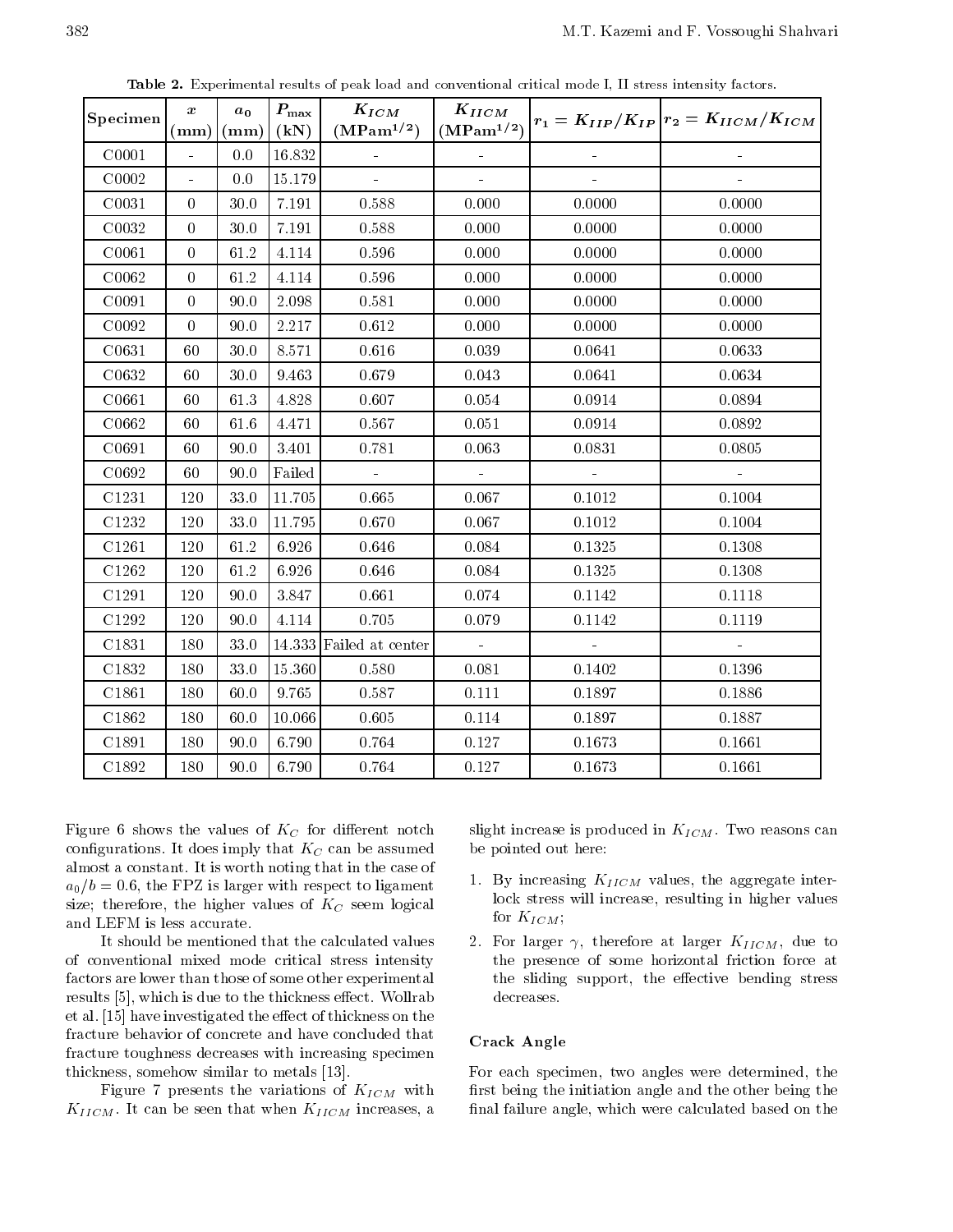

Figure 6. Variation of conventional KC for dierent notch configurations.



Figure 7. Failure locus for the mixed mode conventional critical stress intensity factors.

intersection point of the crack with the beam's top side. The results are presented in Table 3. Some specimens have shown failures along non-orthogonal planes to the lateral sides of the beam, owing to non-planar deformations at the crack front; therefore, the average angle through the thickness of the beam was considered. Figures <sup>8</sup> and <sup>9</sup> present the results for the crack angles in comparison to the theoretical results based on the maximum principal stress criterion<br>(Equation 4) It is observed that the values somes 30 (Equation 4). It is observed that the values agree much better in cases of final failure angles, emphasizing  $_{25}$ that for the initiation angle, erroneous values may be measured due to the presence of aggregates dispersed<br>throughout the crack front. measured due to the presence of aggregates dispersed throughout the crack front.

#### Crack Trajectories

Figure 10 shows the crack trajectories for the current investigation. For each specimen, both sides of the beam were considered. To better understand the trends in the nature of the scatter, the following remarks may be considered:

1. The undulations in the crack path, which are not

Figure 8. Measured initiation and nal failure angles.

| $\gamma=2x/S$ | $\alpha = a_0/b$ | Initiation<br>Angle |                | Final<br>Angle |    |
|---------------|------------------|---------------------|----------------|----------------|----|
| 0.0           | 0.2              | 0                   | 0              | 0              | 0  |
|               | 0.4              | 0                   | 0              | $\theta$       | 0  |
|               | 0.6              | 0                   | $\overline{0}$ | 0              | 0  |
| 0.2           | 0.2              | 5                   | 8              | 8              | 8  |
|               | 0.4              | 10                  | 17             | 13             | 10 |
|               | 0.6              | 20                  |                | 14             |    |
| 0.4           | 0.2              | 11                  | 21             | 11             | 23 |
|               | 0.4              | 13                  | 18             | 13             | 8  |
|               | 0.6              | 34                  | 30             | 12             |    |
| 0.6           | 0.2              |                     |                |                | 22 |
|               | 0.4              | 22                  | 25             | 26             | 19 |
|               | 0.6              | 36                  | 31             | 30             | 30 |



 $\mathbf{F}$   $\mathbf{F}$  and  $\mathbf{F}$  are different and experimental properties and experimental experimental properties are different and  $\mathbf{F}$ measurements of initiation angle.



 $\mathbf{F}$   $\mathbf{F}$  and  $\mathbf{F}$  are different and experimental production and experimental experimental production and  $\mathbf{F}$ measurements of final failure angle.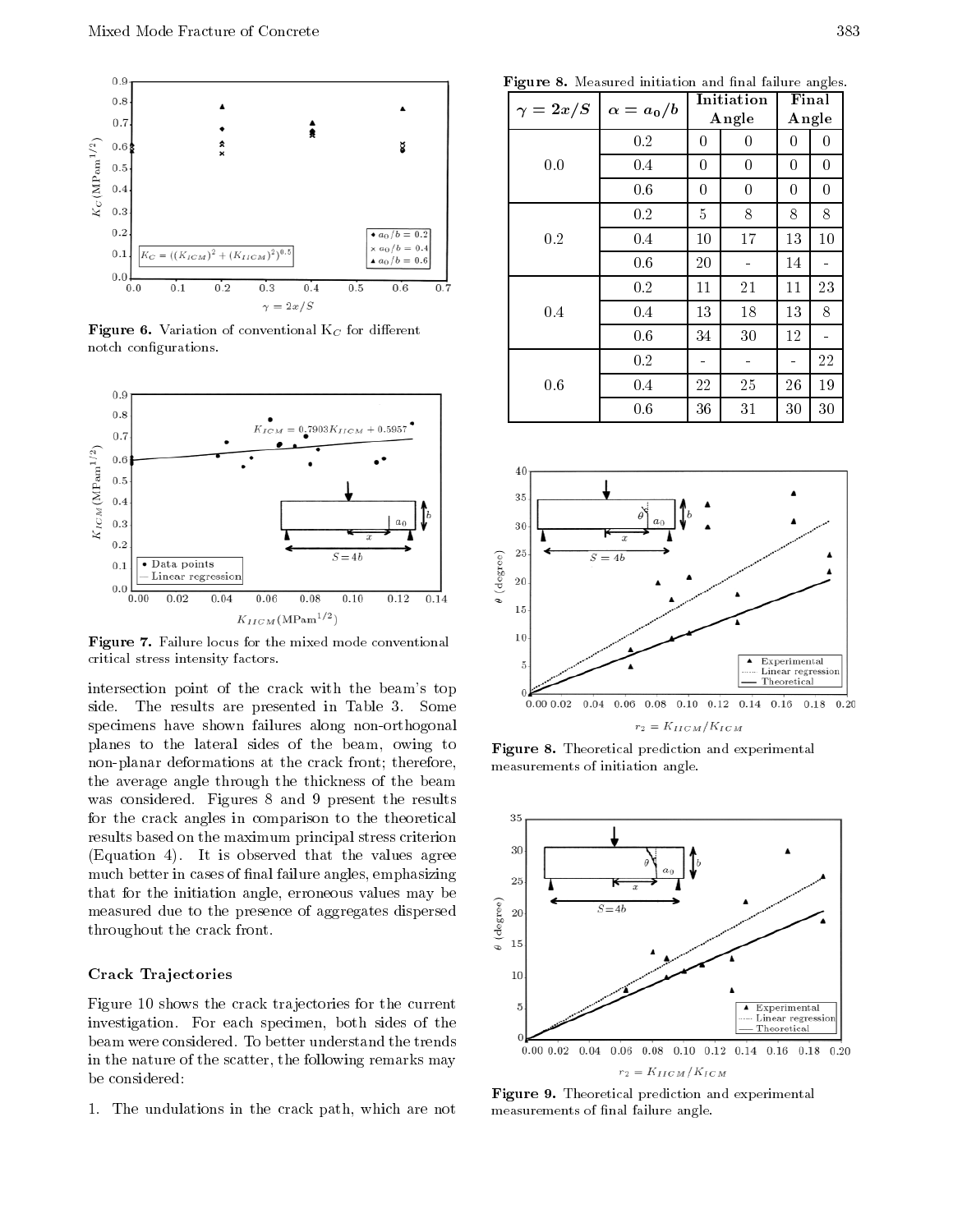

Figure 11. Experimental crack tra jectories.

normally observed in metal fracture specimens, are caused by aggregate dispersion in the concrete. For the same reason, a difference of about one coarse aggregate size was observed between the crack paths on the front and back surfaces of each specimen;

2. In the case of lower notch depths, the crack path seems better predictable. This is because in those specimens the ligament size is large enough, compared to maximum aggregate size, for the crack to correct its path, as it is for homogeneous materials.

The crack patterns reveal that by increasing the offset ratio, the final failure angle of the crack increases, which highlights the effect of mode II in fracture.

## **CONCLUSIONS**

The mixed mode fracture of concrete beam specimens, with <sup>a</sup> relatively large thickness, was investigated. It was observed that the large thickness provides a condition closer to plane strain and improves the accuracy of LEFM criteria. This effect was seen in the total conventional fracture toughness,  $K_C$ , value, which was almost independent of notch depth and location. For the effect of weight, separate stress intensity factors are required for large structures. The experimental final failure angles obtained from the fractured specimens are approximately the same as initial angles found from maximum principal stress criterion. Frictional tractions from the aggregate interlock may increase conventional fracture toughness, by increasing the mode II to mode I stress intensity factors ratio.

#### ACKNOWLEDGMENT

This research has been conducted in the Materials and Structures Laboratory of the Civil Engineering Department at Sharif University of Technology. The authors would like to thank the laboratory personnel for their continued assistance.

# **REFERENCES**

- 1. Jenq, Y.S. and Shah, S.P. "Features of mechanics of quasi-brittle crack propagation in concrete", Int. J. of Fracture,  $51$ , pp 103-120 (1991).
- 2. Shah, S.P., Swartz, S.E. and Ouyang, C., Fracture Mechanics of Concrete, John Wiley and Sons, New York, USA (1995).
- 3. Bazant, Z.P. and Planas, J., Fracture and Size Effect in Concrete and Other Quasibrittle Materials, CRC Press, Florida, USA (1998).
- 4. Bazant, Z.P. "Concrete fracture models: Testing and practice", Engrg. Fracture Mech., 69, pp 165-205 (2002).
- 5. Jenq, Y.S. and Shah, S.P. "Mixed-mode fracture of concrete", Int. J. of Fracture, 38, pp 123-142 (1988).
- 6. Swartz, S.E., Lu, L.W., Tang, L.D. and Refai, T.M. "Mode II fracture parameter estimates for concrete from beam specimens", Experimental Mechanics,  $28(2)$ , pp 146-153 (1988).
- 7. Swartz, S.E. and Taha, N.M. "Mixed mode crack propagation and fracture in concrete", Engrg. Fracture Mech., 35, pp 137-144 (1990).
- 8. Soroushian, P., Elyamany, H., Tlili, A. and Osto wari, K. "Mixed-mode fracture properties of concrete reinforced wit <sup>h</sup> low volume fractions of steel and polypropylene bers", Cement and Concrete Composites, 20, pp 67-78 (1998).
- 9. Biolzi, L. "Mixed mode fracture in concrete beams", Engrg. Fracture Mech., 35, pp 187-193 (1990).
- 10. Guo, Z.K., Kobayashi, A.S. and Hawkins, N.M. "Mixed modes I and II concrete fracture: An experimental analysis", J. of Applied Mech.,  $61$ , pp 815-821 (1994).